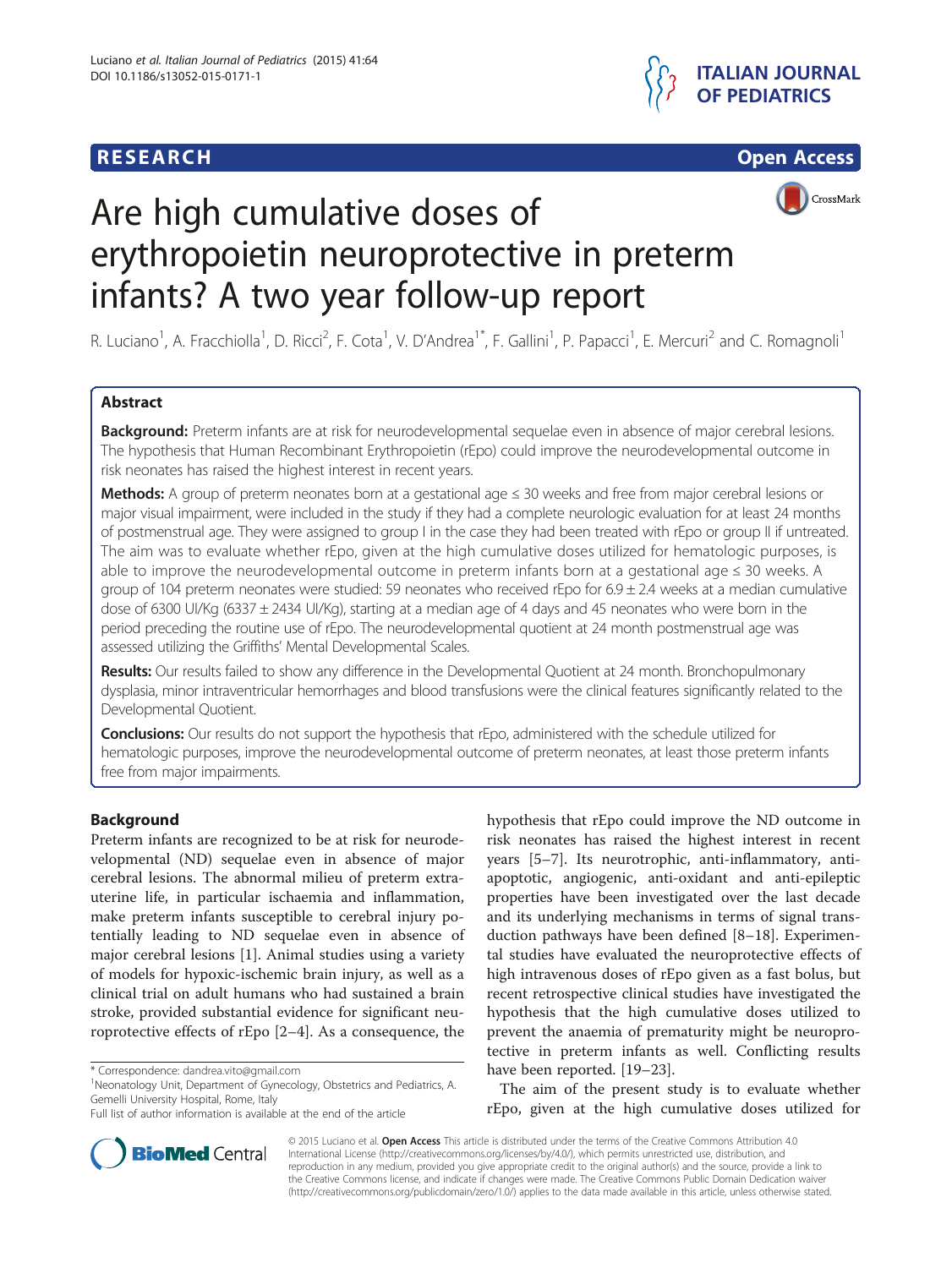hematologic purposes, has improved the ND outcome in a series of preterm neonates free from major cerebral lesions or major visual impairment compared with a series of untreated neonates born at similar GA. Secondarily, the clinical variables potentially influencing the outcome have been investigated as well.

#### **Methods**

#### **Patients**

Charts of all preterm infants born at a  $GA \leq 30$  weeks and admitted to the neonatal intensive care unit of the A. Gemelli University Hospital in Rome from 12.1.2002 to 1.31.2007 were retrospectively evaluated. Infants with congenital anomalies or major neurological and sensory impairments (cerebral palsy, deafness, retinopathy of prematurity stage >2) as well as infants affected by major intracranial lesions, i.e. extensive subependymalintraventricular hemorrhage (SEH-IVH Grade III-IV) [[24](#page-5-0)], periventricular infarction, periventricular leucomalacia and post-hemorrhagic hydrocephalus or severe ventricular dilation, were excluded from the study. The occurrence of minor SEH-IVH (Grade I-II) [\[24\]](#page-5-0) was not considered among the exclusion criteria. Serial ultrasound evaluations (at least three times during the first week of life and weekly thereafter until discharge) were performed using a Hewlett-Packard Image Point equipped with a multifrequency beam [5–7,5 MHz). Diagnosis of bronchopulmonary dysplasia (BPD) included O2 dependency at 36 week postmenstrual age (PMA) and / or more than 28 days of oxygen therapy [\[25](#page-5-0)]. No major changes in clinical care were introduced during the study period. Two groups of neonates were considered: the study group (G1) includes neonates born between December 2004 and January 2007 who received rEpo for preventing the anaemia of prematurity; the control group (G2) includes neonates born during the 2 years before the protocol for prevention of anaemia was started. Approval for the study was obtained by the Ethical Commettee of Gemelli University Hospital.

#### rEpo therapy

A dose of 300 UI/kg 3 times per week was administered subcutaneously or intravenously in 24 h until central venous line was removed and then subcutaneously [\[26](#page-5-0)]. The rEpo was started before the 14<sup>th</sup> day of life and continued through the  $35<sup>th</sup>$  week PMA [[27\]](#page-5-0) unless adverse effects were observed.

#### Follow-up

All infants have been regularly followed for at least 24 months PMA with a standardized neurological and ND assessment. Neurological examination consisted of a structured assessment evaluating cranial nerve function, posture, movements, tone, reflexes/saving reactions and visual behaviour [\[28\]](#page-5-0).

ND assessment at 24 month PMA was performed utilizing the Griffiths' Mental Developmental Scales [\[29](#page-5-0)]. The assessment includes motor, personal and social, language, hand and eye and performance scales. ND was classified as: normal, when developmental quotient (DQ) was > 85; borderline, when DQ was between 70 and 85; delayed when DQ was less than 70. Neurological examination as well as ND assessment was always performed by trained pediatric neurologists.

#### Statistical analyses

The data are reported as mean ± standard deviation or count and percent according to variables nature (continuous or count/categorical). The study population has been divided in two groups according to the rEpo administration. The differences between groups were evaluated by the Wilcoxon rank sum test (Mann Whitney  $U$  test) or the Student's t-test as appropriate according to nonparametric/ parametric distribution for the continuous variables; categorical data were analyzed by Fisher's exact test.

The association between the studied variables and the DQ has been investigated by Pearson's correlation for continuous variables (r for significant associated variables have been reported) or the Wilcoxon rank sum test/student's t-test for the binary ones. Linear regression has been used to adjust the significant associations found for birth weight (BW) or GA; GA and BW were collinear, so we cannot put both in the same model. A high grade of collinearity was found for mechanical ventilation, oxygen and BPD; we decided to use only the last one in the multivariate analysis. When 2 variables described the same risk (e.g., transfusion number and transfusion requirement), the variables that had the stronger association with the ND outcome were chosen for multivariate analysis. A two tailed p < 0.05 was considered significant. Analyses were performed with Stata/IC 12.

#### Results

One hundred and four infants were included in the study. They represented the 87 % of the infant series from the original data set with complete medical records and follow-up evaluation once the exclusion criteria were applied. G1 includes 59 and G2 45 neonates. The main clinical variables of both groups are described in Table [1](#page-2-0). We found a higher prevalence of surfactant treatment in G1 and a higher percentage of minor SEH-IVH in G2. Treated infants received rEpo at a median cumulative dose of 6300 UI/Kg  $(6337 \pm 2434 \text{ UI/Kg})$ , starting at a median age of 4 days (range: 1–13 days). The median duration of treatment was  $6.9 \pm 2.4$  weeks. A dose of 300 UI/kg 3 times per week was administered subcutaneously or intravenously in 24 h. Thirty-five neonates received rEpo intravenously until central venous line was removed and then subcutaneously, 4 neonates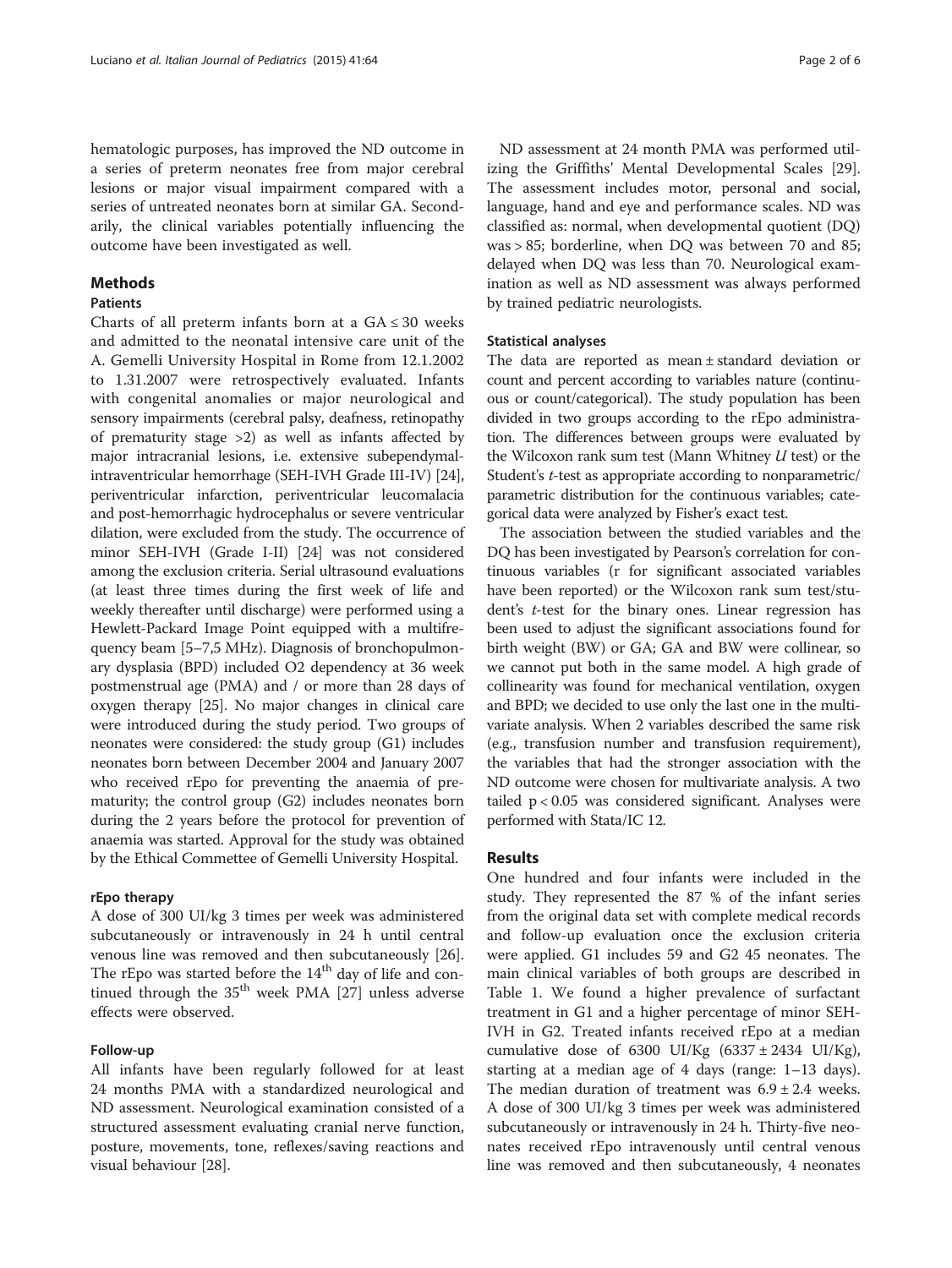#### <span id="page-2-0"></span>Table 1 Main clinical variables in the two studied groups

|                                                        |                     | G1                 | G <sub>2</sub>     | $\overline{p}$ |
|--------------------------------------------------------|---------------------|--------------------|--------------------|----------------|
|                                                        |                     | $N = 59$           | $N = 45$           |                |
| Female                                                 | $(n - 96)$          | $40 - 67.8$        | $22 - 48.9$        | 0.07           |
| Twins                                                  | $(n - 96)$          | $12 - 20.3$        | $15 - 33.3$        | 0.176          |
| Gestational age                                        | $(M \pm SD)$ wk     | $28.1 \pm 1.7$     | $28.3 \pm 1.2$     | 0.591          |
| Birth weight                                           | $(M \pm SD)$ q      | $1110.8 \pm 304.6$ | $1099.8 \pm 229.0$ | 0.840          |
| Vaginal delivery                                       | $(n - 96)$          | $7 - 11.9$         | $3 - 6.7$          | 0.508          |
| 5' Apgar score >7                                      | $(n - \frac{9}{6})$ | $56 - 94.9$        | 42 - 93.3          | 1.000          |
| Prenatal steroid treatment ( $n - %$ )                 |                     | $31 - 52.5$        | $26 - 57.8$        | 0.692          |
| Postnatal steroid treatment                            |                     |                    |                    |                |
| $n - %$                                                |                     | $8 - 13.6$         | $6 - 13.3$         | 1.000          |
| $M \pm SD$ , d                                         |                     | $0.9 \pm 2.4$      | $1.9 \pm 8.2$      | 0.361          |
| Surfactant treatment ( $n - %$ )                       |                     | $56 - 94.9$        | $28 - 62.2$        | < 0.01         |
| CPAP $(M \pm SD)$ , h                                  |                     | $319.4 \pm 311.4$  | $274.4 \pm 221.4$  | 0.412          |
| Conventional mechanical ventilation, ( $M \pm SD$ ), h |                     | $80.7 \pm 121.2$   | $60.0 \pm 104.4$   | 0.361          |
| HFOV ( $M \pm SD$ ), h                                 |                     | $54.8 \pm 139.8$   | $22.8 \pm 92.7$    | 0.187          |
| O2 therapy $(M \pm SD)$ , h                            |                     | $281.5 \pm 395.1$  | $330.0 \pm 443.1$  | 0.558          |
| Inhaled nitric oxide( $M \pm SD$ ), h                  |                     | $2.8 \pm 15.5$     | $3.9 \pm 15.5$     | 0.708          |
| Bronchopulmonary dysplasia (n - %)                     |                     | $32 - 54.2$        | $18 - 40.0$        | 0.169          |
| Indomethacin treatment ( $n - %$ )                     |                     | $7 - 11.9$         | $1 - 2.2$          | 0.133          |
| Patent ductus arteriosus ligation ( $n - %$ )          |                     | $4 - 6.8$          | $0 - 0.00$         | 0.131          |
| Packed red blood cells transfusions                    |                     |                    |                    |                |
| $n - 96$                                               |                     | $36 - 61.0$        | $31 - 68.9$        | 0.535          |
| $M \pm SD$                                             |                     | $1.4 \pm 1.5$      | $1.4 \pm 1.5$      | 0.850          |
| Retinopathy of prematurity grade I-II ( $n - %$ )      |                     | $37 - 62.7$        | $20 - 44.4$        | 0.075          |
| Intracranial hemorrhage grade I-II ( $n - %$ )         |                     | $22 - 37.3$        | $28 - 62.2$        | 0.017          |
| Intracranial hemorrhage grade $1(n - %$                |                     | $6 - 10.2$         | $6 - 13.3$         | 0.759          |
| Intracranial hemorrhage grade II ( $n - %$ )           |                     | $16 - 27.1$        | $22 - 48.9$        | 0.026          |
| Necrotizing enterocolitis ( $n - %$ )                  |                     | $1 - 1.7$          | $0 - 0.0$          | 1.000          |

h hours

received rEpo intravenously till the treatment was discontinued. rEpo was administered subcutaneously from the start in 20 neonates. The ND assessment was performed at  $24 \pm 1$  month PMA. The median total DQ score was 101.0 ± 11.7 for G1 and 108.9 ± 13.0 for G2  $(p = 0.538)$  (Table 2). There is no difference in the prevalence of total  $DQ \leq 85$  at 24 month PMA in the two groups (Table [3](#page-3-0)). We only found a higher incidence of DQ ≤ 85 at 24 month PMA in the A Griffiths' scale in G2 ( $p = 0.013$ ). Two neonates in G1 had DQ < 70.

Clinical variables showing significant correlation with the DQ were number of blood transfusions, lower BW and GA, hours of oxygen therapy and conventional mechanical ventilation (Table [4](#page-3-0)). When DQ was evaluated according to the presence/absence of clinical variables, no significant difference was found according to surfactant therapy (DQ respectively  $103.9 \pm 12.1$  and  $109.8 \pm 14.7$  in

|  |  | <b>Table 2</b> Developmental quotient (DQ) according to the Griffith |  |  |  |
|--|--|----------------------------------------------------------------------|--|--|--|
|  |  | scales in the two studied groups                                     |  |  |  |

|                                 | G1               | G <sub>2</sub>   | р     |
|---------------------------------|------------------|------------------|-------|
|                                 | $(M \pm SD)$     | $(M \pm SD)$     |       |
| $A - loco$ -motor               | $105.4 + 13.9$   | $103.4 \pm 13.1$ | 0.453 |
| $B$ – personal-social           | $112.4 + 14.7$   | $111.6 + 18.4$   | 0.816 |
| $C$ – hearing and language      | $103.1 + 18.7$   | $96.8 + 15.3$    | 0.069 |
| $D$ – eye and hand coordination | $102.0 + 12.3$   | $102.6 + 13.9$   | 0.823 |
| $E$ – performance               | $105.9 + 17.1$   | $108.3 + 16.5$   | 0.480 |
| DQ total                        | $101.0 \pm 11.7$ | $108.9 \pm 13.0$ | 0.538 |
|                                 |                  |                  |       |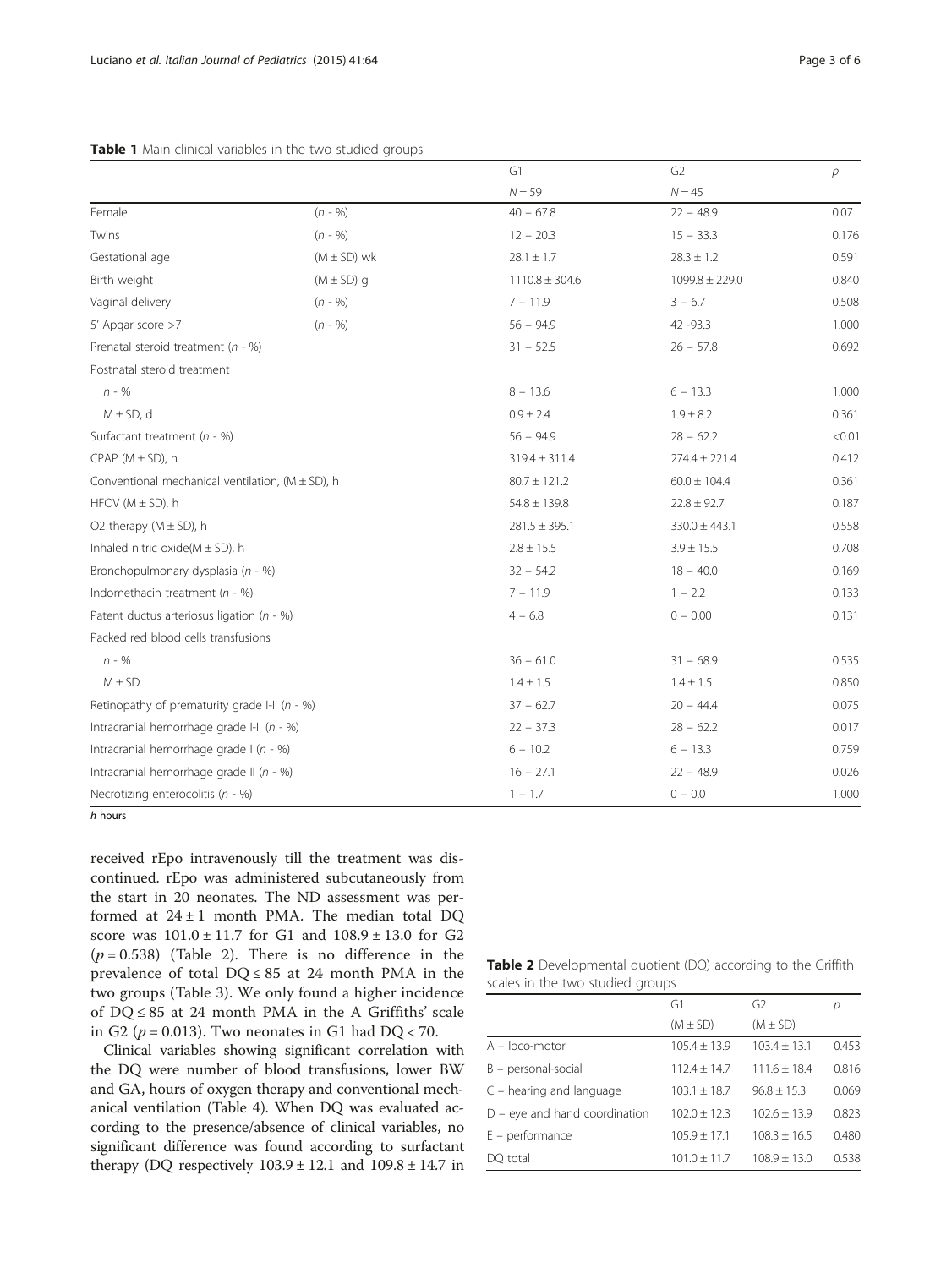|  | Page 4 of 6 |  |  |  |
|--|-------------|--|--|--|
|--|-------------|--|--|--|

|                                 | G1           | G2           | р     |
|---------------------------------|--------------|--------------|-------|
|                                 | $(M \pm SD)$ | $(M \pm SD)$ |       |
| $A - loco$ -motor               | $0 - 0$      | $5 - 11.1$   | 0.013 |
| $B - personal-social$           | $1 - 1.7$    | $3 - 6.7$    | 0.313 |
| $C -$ language                  | $9 - 15.3$   | $6 - 13.3$   | 1.000 |
| $D$ – eye and hand coordination | $4 - 6.8$    | $3 - 6.7$    | 1.000 |
| $E$ – performance               | $6 - 10.2$   | $4 - 8.9$    | 1.000 |
| Total DO                        | $3 - 5.1$    | $3 - 6.7$    | 1.000 |

<span id="page-3-0"></span>Table 3 Number of neonates with developmental quotient (DQ) ≤85 in the two studied groups

Table 5 Developmental Quotient (DQ) according to the presence/absence of clinical variables (only clinical variables showing statistically significant differences are reported)

|                                                        | Present        | Absent         |       |
|--------------------------------------------------------|----------------|----------------|-------|
|                                                        | $(M \pm SD)$   | $(M \pm SD)$   |       |
| Bronchopulmonary<br>dysplasia                          | $102.9 + 12.6$ | $109.2 + 13.3$ | 0.019 |
| Packed red blood cells<br>transfusions                 | $101.7 + 11.7$ | $108.9 + 13.0$ | 0.018 |
| Subependimal-intraventricular<br>hemorrhage grade I-II | $101.8 + 13.4$ | $108.2 + 12.3$ | 0.011 |

neuroprotective effect of the rEpo treatment utilized for hematologic purposes were found by the first authors who tested this hypothesis [[19](#page-4-0), [20](#page-4-0)]. Other studies reported a

treated and not treated infants p 0.071). On the contrary, BPD, minor SEH-IVH and requirement of blood transfusion were significantly associated with lower DQ scores (Table 5). The correlation was still present after adjustment for BW in the case of BPD and minor SEH-IVH and after adjustment for GA as concerns BPD. A subgroup analysis for those subgroups showing statistically significant differences in DQ was performed. No significant difference in DQ according to exposure or not to rEpo was found (Table 6).

#### **Discussion**

The brain of preterm infants is highly susceptible to ischemic and inflammatory insults that may be responsible for ND sequelae even in absence of major cerebral lesions. Erythropoietin is considered a promising neuroprotective compound for its known antiinflammatory and antiapoptotic properties. It is also routinely used in Neonatology Units for haemathologic purposes. EPO has been administered in 2 different ways. A previous study from our group was performed to compare the two ways of administration. No difference was found in the hematologic effect [[26](#page-5-0)]. Our results failed to show any difference in DQ at 24 month PMA between preterm neonates treated or not treated with rEpo given at doses commonly administered for preventing the anaemia of prematurity, whereas we found a significant lower DQ in neonates affected by minor IVH or BPD and in neonates who required blood transfusions. Similar results on the

better cognitive outcome following a higher rEpo dosage in preterm neonates compared with a lower dosage group [[21](#page-4-0), [22](#page-5-0)]. Bierer et al., who analyzed a small group of 12 preterm infants, observed higher mental developmental index (MDI) scores in those neonates with serum erythropoietin concentrations  $\geq 500$  mU/mL compared with neonates whose serum concentrations was < 500 mU/mL [[21](#page-4-0)]. Psycomotor developmental index scores did not differ between those 2 groups. Following this study, Brown et al. examined the association between different doses of rEpo treatment and ND outcomes in a large number of preterm infants  $\leq 30$  week GA [\[22](#page-5-0)]. They found that higher 6-week cumulative rEpo doses were associated with higher MDI scores, consistent with the results reported by Bierer. An important limitation of this study was that the final population was only 22 % of the original cohort. However, the wide range of cumulative rEpo doses included in the statistical analysis helped to establish a dose–response relationship between rEpo doses and ND outcomes (MDI scores), and it allowed for the hypothesis of a threshold effect. The rEpo per Kg doses in our population were intermediate between the two groups in Brown's study, but the treated babies in our series received a larger cumulative dose than the higher dosage group in Brown's study because of a longer duration of treatment. In 2010, Neubauer et al. investigated the ND outcome at

Table 4 Clinical variables showing significant correlation with the Developmental Quotient (DQ) (Pearson's correlation for continuous variables)

| Gestational age                        | 0.2175    | < 0.05 |
|----------------------------------------|-----------|--------|
| Birth weight                           | 0.2443    | < 0.05 |
| Conventional mechanical ventilation, h | $-0.2805$ | < 0.01 |
| O <sub>2</sub> therapy, h              | $-0.2130$ | < 0.05 |
| Packed red blood cells transfusions, n | $-0.2890$ | < 0.01 |
| h hours                                |           |        |

h hours

Table 6 Subgroup analysis showing Developmental Quotient (DQ) according to exposure or not to rEpo (only those subgroups showing statistically significant differences are reported)

|                                                        | rEpo+           | rEpo-          | р     |
|--------------------------------------------------------|-----------------|----------------|-------|
|                                                        | $(M \pm SD)$    | $(M \pm SD)$   |       |
| Bronchopulmonary<br>dysplasia                          | $102.0 \pm 9.8$ | $99.2 + 14.65$ | 0.411 |
| Packed red blood cells<br>transfusions                 | $104.3 + 9.7$   | $101.2 + 15.2$ | 0.312 |
| Subependimal-intraventricular<br>hemorrhage grade I-II | $103.4 + 11.5$  | $100.5 + 14.7$ | 0.454 |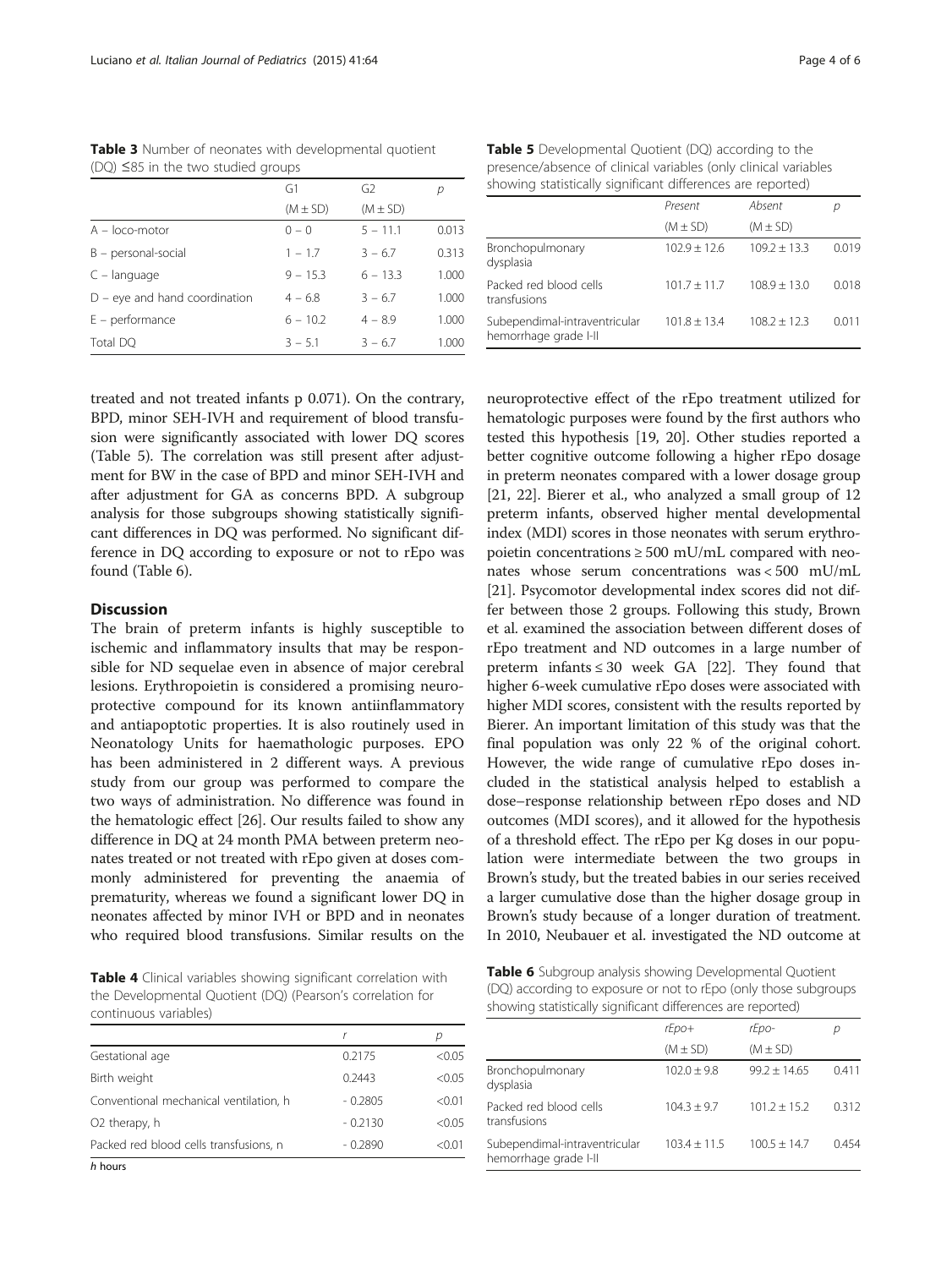<span id="page-4-0"></span>school age of extremely low birth weight (ELBW) infants submitted to rEpo treatment in order to stimulate erythropoiesis [[23](#page-5-0)]. Analyses of variance (ANOVAs) showed that rEpo group scored significantly better than untreated children. Similar results were obtained when those children with SEH-IVH were considered, whereas treated and untreated children without SEH-IVH did not differ in their outcome. As a consequence, differences found in the general population should be credited to children with SEH-IVH. The results of this observational study support the hypothesis that rEpo is neuroprotective in ELBW infants with SEH-IVH, but not effective as well in preterm neonates without cerebral lesions. These findings could contribute to explain some conflicting results reported in the different studies and are consistent with our results obtained in preterm infants not affected by intracranial lesions. We found a significant lower DQ in neonates affected by minor IVH or BPD and in neonates who required blood transfusions. The present study failed to show a neuroprotective effect of high cumulative doses of rEpo in preterm infants without major cerebral lesions, at least for a ND assessment limited to 24 month PMA. The number of infants considered for the study is limited because criteria for exclusion were strict in order to eliminate potential bias. Moreover, neonates were not included if they had not been subjected to a complete neurological assessment with developmental scales at the correct time. We are conscious that number of patients is not sufficient to draw definitive conclusions but our results could be helpful when regarded together with similar analysis in the literature.

Since studies dealing with this topic, including the present one, were not originally designed to examine ND outcomes, the results should be regarded as preliminary information for better targeting future investigations.

#### Conclusions

The present study failed to document a neuroprotective effect of high cumulative doses of rEpo in PT infants without major cerebral lesions, at least for a ND assessment limited to 24 month CA. Although the limited number of patients included in our study do not allow to draw definitive conclusions, our results may be helpful when regarded together with similar analysis in the literature.

#### Competing interests

The authors declared that they have no competing interests.

#### Authors' contributions

RL and AF: conceived of the study, and participated in its design and coordination. DR, FG and PP have made substantial contributions to analysis and interpretation of data. FC and VD participated in the data collection and performed the statistical analysisCR and EM helped to draft the manuscript and revising it critically for important intellectual content. All authors read and approved the final manuscript.

#### Author details

<sup>1</sup>Neonatology Unit, Department of Gynecology, Obstetrics and Pediatrics, A. Gemelli University Hospital, Rome, Italy. <sup>2</sup>Pediatric Neurology Unit Department of Gynecology, Obstetrics and Pediatrics, A. Gemelli University Hospital, Rome, Italy.

#### Received: 3 June 2015 Accepted: 1 September 2015 Published online: 17 September 2015

#### References

- Volpe JJ. Postnatal sepsis, necrotizing enterocolitis, and the critical role of systemic inflammation in white matter injury in premature infants. J Pediatr. 2008;153:160–3.
- 2. Dame C, Juul SE, Christensen RD. The biology of erythropoietin in the central nervous system and its neurotrophic and neuroprotective potential. Biol Neonate. 2001;79:228–35.
- 3. Maiese K, Li F, Chong ZZ. New avenues of exploration for erythropoietin. JAMA. 2005;293:90–5.
- 4. Ehrenreich H, Hasselblatt M, Dembowski C, Cepek L, Lewczuk P, Stiefel M, et al. Erythropoietin therapy for acute stroke is both safe and beneficial. Mol Med. 2002;8:495–505.
- 5. Demers EJ, McPherson RJ, Juul SE. Erythropoietin Protects Dopaminergic Neurons and Improves Neurobehavioral Outcomes in Juvenile Rats after Neonatal Hypoxia-Ischemia. Pediatr Res. 2005;58:297–301.
- 6. Juul SE, McPherson RJ, Bauer LA, Ledbetter KJ, Gleason CA, Mayock DE. A Phase I/II Trial of High-Dose Erythropoietin in Extremely Low Birth Weight Infants: Pharmacokinetics and Safety. Pediatrics. 2008;122:383–91.
- 7. McPherson RJ, Juul SE. Erythropoietin (Epo) for infants with hypoxic-ischemic encephalopathy (HIE). Curr Opin Pediatr. 2010;22:139–45.
- 8. Jelkmann W. Erythropoietin: structure, control of production, and function. Physiol Rev. 1992;72:449–89.
- 9. van der Kooij MA, Groenendaal F, Kavelaars A, Heijnen CJ, van Bel F. Neuroprotective properties and mechanisms of erythropoietin in vitro and in vivo experimental models for hypoxia/ischemia. Brain Res Rev. 2008;59:22–33.
- 10. Villa P, Bigini P, Mennini T, Agnello D, Laragione T, Cagnotto A, et al. Erythropoietin selectively attenuates cytokine production and inflammation in cerebral ischemia by targeting neuronal apoptosis. J Exp Med. 2003;198:971–5.
- 11. Rabie T, Marti HH. Brain protection by erythropoietin: a manifold task. Physiology. 2008;23:263–74.
- 12. Pankratova S, Kiryushko D, Sonn K, Soroka V, Kohler LB, Rathje M, et al. Neuroprotective properties of a novel, nonhaematopoietic agonist of the erythropoietin receptor. Brain. 2010;133:2281–94.
- 13. Agnello D, Bigini P, Villa P, Mennini T, Cerami A, Brines ML, et al. Erythropoietin exerts an anti-inflammatory effect on the CNS in a model of experimental autoimmune encephalomyelitis. Brain Res. 2002;952:128–34.
- 14. Anagnostou A, Lee ES, Kessimian N, Levinson R, Steiner M. Erythropoietin has a mitogenic and positive chemotactic effect on endothelial cells. Proc Natl Acad Sci U S A. 1990;87:5978–82.
- 15. Wang L, Zhang ZG, Wang Y, Zhang RL, Chopp M. Treatment of stroke with erythropoietin enhances neurogenesis and angiogenesis and improves neurological function in rats. Stroke. 2004;35:1732–7.
- 16. Shingo T, Sorokan ST, Shimazaki T, Weiss S. Erythropoietin regulates the in vitro and in vivo production of neuronal progenitors by mammalian forebrain neural stem cells. J Neurosci. 2001;21:9733–43.
- 17. Kondo A, Shingo T, Yasuhara T, Kuramoto S, Kameda M, Kikuchi Y, et al. Erythropoietin exerts anti-epileptic effects with the suppression of aberrant new cell formation in the dentate gyrus and upregulation of neuropeptide Y in seizure model of rats. Brain Res. 2009;1296:127–36.
- 18. Maiese K, Chong ZZ, Hou J, Shang YC. Erythropoietin and oxidative stress. Curr Neurovasc Res. 2008;5:125–42.
- 19. Newton NR, Leonard CH, Piecuch RE, Phibbs RH. Neurodevelopmental outcome of prematurely born children treated with recombinant human erythropoietin in infancy. J Perinatol. 1999;19:403–6.
- 20. Robin K, Ohls RK, Richard A, Ehrenkranz RA, Das A, Dusick AM, et al. Neurodevelopmental Outcome and Growth at 18 to 22 Months' Corrected Age in Extremely Low Birth Weight Infants Treated With Early Erythropoietin and Iron. Pediatrics. 2004;114:1287–91.
- 21. Bierer R, Peceny MC, Hartenberger CH, Ohls RK. Erythropoietin concentrations and neurodevelopmental outcome in preterm infants. Pediatrics. 2006;118:e635–40.